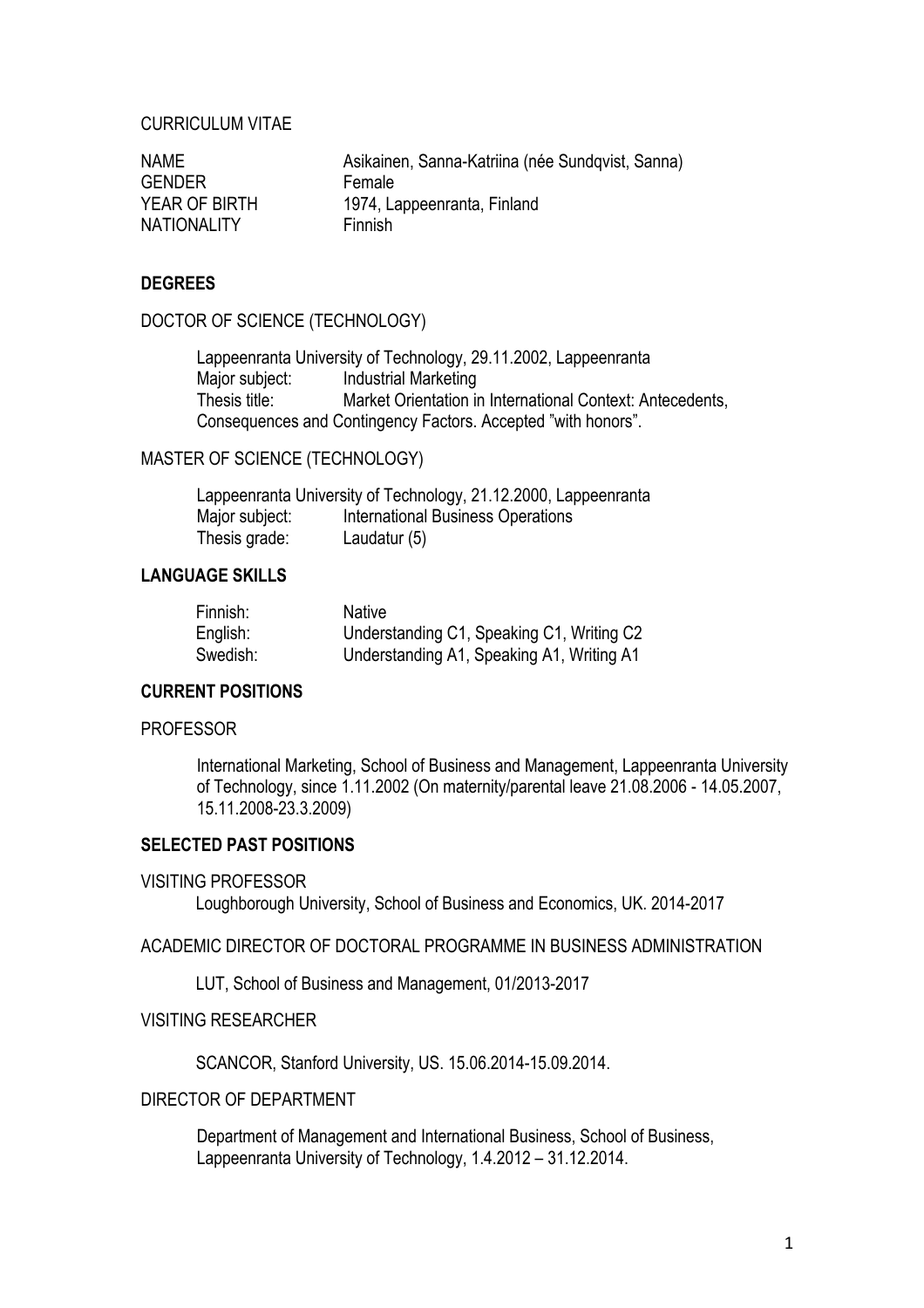### ERASMUS TEACHER EXCHANGE

WU Vienna University of Economics and Business, Institute of International Marketing Management, 12.-16.12.2011 and 12.-16.11.2012

#### ACADEMIC LEADER

International Business and Technology Management (IBTM)-exchange programme at LUT, School of Business, Lappeenranta University of Technology, 2009-

#### PROJECT MANAGER

Technology Business Research Center, LUT, 1.8.2000– 31.12.2003

#### RESEARCHER

Technology Business Research Center, LUT, 1.3.2000– 31.7.2000

## **RESEARCH MANAGEMENT EXPERIENCE**

#### RESPONSIBLE LEADER

Design for Value. 2016-2019. Research consortium project. Business Finland funded project. 365.000€

Value Transformers. 2016-**2019**. TEKES-funded research project. 507.000€

Novel methods for analysis of online consumer behavior (NAOMI), 2016-2018, joint project with University of Tampere, The Academy of Finland –research project, PI at LUT. 134.360€

The Development of Mobile Content, Applications, Services and Enabling Technologies, 2002-2003, Cross-cultural EU-project. 26.000€

The Effect of Supply Side Variables on the Diffusion of Innovations, 2004-2007, The Academy of Finland –research project, responsible leader. 160.000€

K2 Experientiality in digital purchase-decisions: Feelings and trust in business ambiance, 2013-2014, TEKES-funded research project. 130.000€

EXTERNAL RESEARCH FUNDING OBTAINED FOR SCIENTIFIC ACTIVITIES (FOR RESEARCH PROJECTS) 2000-2018

| <b>Amount</b> |
|---------------|
| 803.000€      |
| 166.953€      |
| 174.205€      |
| 294.360€      |
| 365.000€      |
| 100.000€      |
| 1.893.518€    |
|               |

<sup>1</sup> Centre of excellence in research –fund awarded by the Rector of the Lappeenranta University of Technology. Joint funding together with LUT professors Puumalainen, Kyläheiko, Saarenketo and Sandström, and LUT Strategic International Research Development Funding 2013 together with professors Kyläheiko, Collan and Luukka.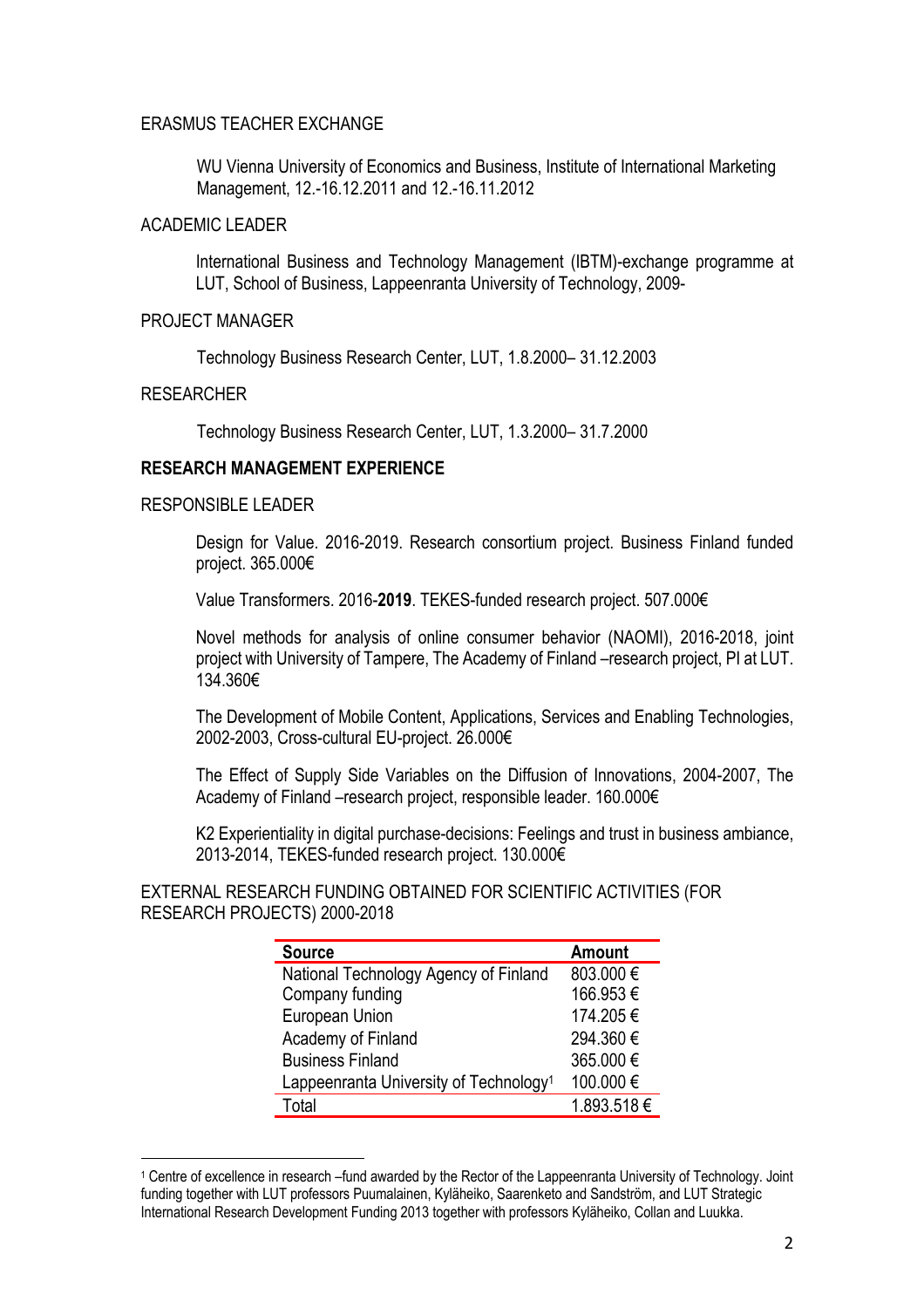## **TEACHING EXPERIENCE**

- DOCTORAL THESIS SUPERVISION During 2007-2018 6 supervised doctoral theses.
- MASTER'S THESIS SUPERVISION During 2002-2018 I've supervised and/or examined 228 master's theses.
- TEACHING EXPERIENCE Teaching since 2002 at Bachelor, Master, Doctoral and MBA level. 116 courses.
- TEACHING AWARDS Best Master's Programme in Business in Finland -Award, SEFE, 2013.
- PEDAGOGICAL EDUCATION University pedagogy studies at LUT.

#### **EXPERIENCE IN ORGANISING SCIENTIFIC CONFERENCES**

EFMD, Doctoral programmes conference, 7-9.5.2014, Lappeenranta, Finland.

#### **SELECTED SCIENTIFIC HONORS**

2017: Best Paper Award, EIBA conference, Milan, Italy.

2013: Emerald Highly Commended Paper Award, European Marketing Journal

2010: Top 10 Most Cited Articles, Industrial Marketing Management

2009: Best Paper Award (Marketing and Communications Stream), Australasian-New Zealand Management Conference, Melbourne, Australia

2009: Supervisor and co-author of Best Doctoral Student Paper, Australasian-New Zealand Management Conference, Melbourne, Australia

2004: The Douglas C. Mackay Outstanding Paper Award in International Entrepreneurship, Canadian Journal of Administrative Sciences

2004: Arnold Burgen Scholarship, Academia Europaea

1999: Best Paper Award, Australian-New Zealand Marketing Academy Conference, Sydney, Australia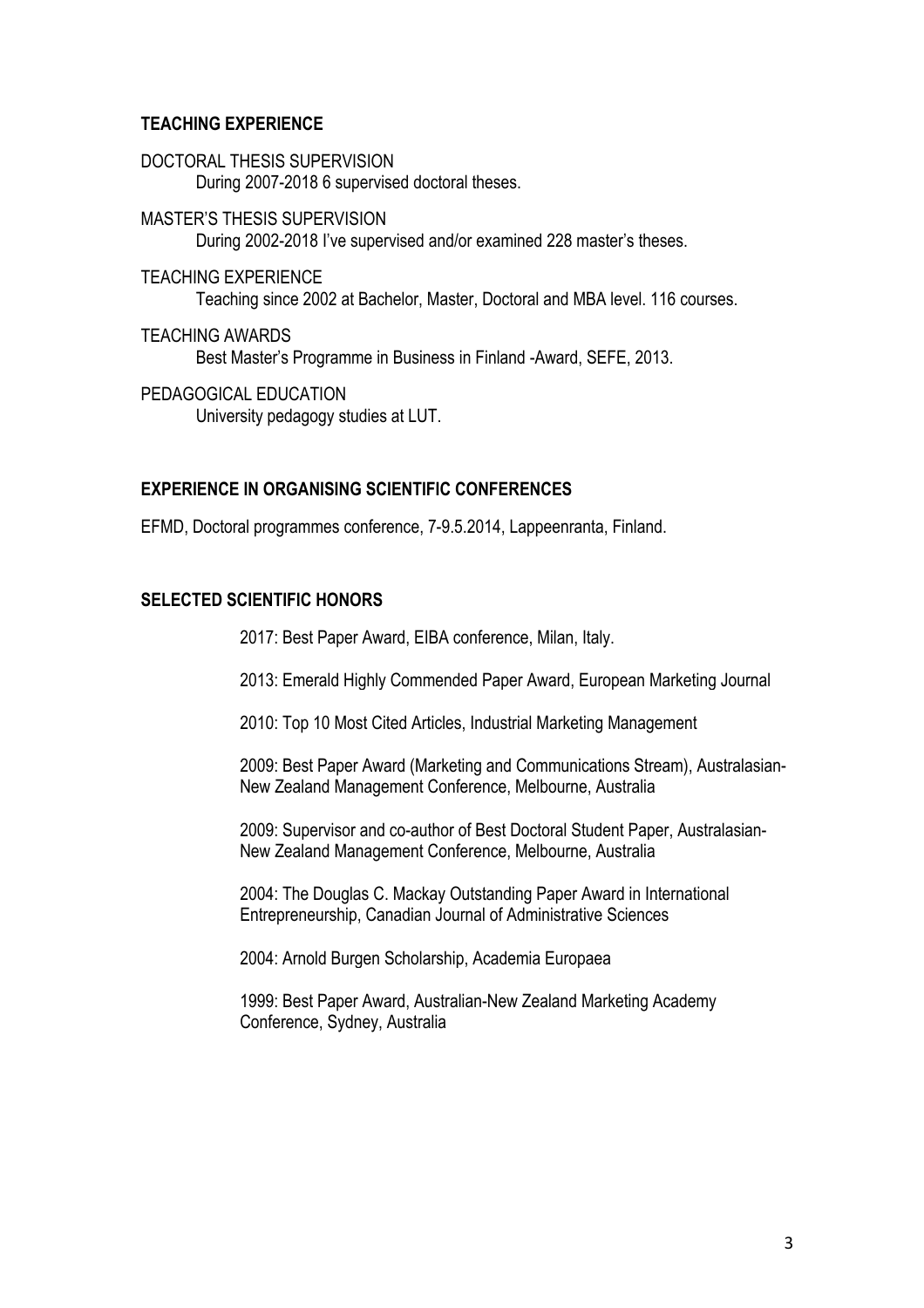## **OTHER SCIENTIFIC AND ACADEMIC MERITS**

#### DUTIES IN EDITORIAL BOARD

Industrial Marketing Management, 2004- International Marketing Review, 2008-

### GUEST EDITOR

International Marketing Review, (2012) Vol. 29 No. 5. Internationalization patterns of small and medium-sized enterprises. Editors: Kuivalainen, O., Sundqvist, S., Saarenketo, S. & McNaughton, R.

International Marketing Review, (2013) Vol. 30 No. 2. Internationalization patterns of small and medium-sized enterprises: Part II – contextual and structural issues. Editors: Kuivalainen, O., Sundqvist, S., Saarenketo, S. & McNaughton, R.

### DUTIES AS REFEREE IN ACADEMIC SCIENTIFIC JOURNALS AND BOOKS

Reviewer, International Journal of Research in Marketing, 2003 Reviewer, Industrial Marketing Management, 2004- Reviewer, International Journal of Technology Marketing, 2005, 2011 Reviewer, Scandinavian Journal of Management, 2006- Reviewer, Journal of World Business, 2008 Reviewer, Telecommunications Handbook, 2008 Reviewer, European Management Journal, 2008 Reviewer, Journal of Business Research, 2009- Reviewer, Journal of Trust Research, 2012- Reviewer, European Journal of Marketing, 2010- Reviewer, European Business Review, 2013- Reviewer, Management International Review, 2014 Reviewer, Journal of Business Venturing, 2014-

#### ASSESSMENT FOR ACADEMIC POSTS

Reader, Cardiff University, UK. 2019.

Professor of Practice in Retailing, Aalto Business School. 2013

Docent, Turku School of Business. 2009

#### OTHER DUTIES

External evaluator of doctoral dissertation, Jyväskylä University, 2017.

External evaluator of doctoral dissertation, University of Eastern Finland, 2015.

External reviewer of international research projects, The Academy of Finland, 2004-

External evaluator for Fullbright scholarships in business administration in Finland, 2007, 2010, 2012, 2013, 2014, 2015